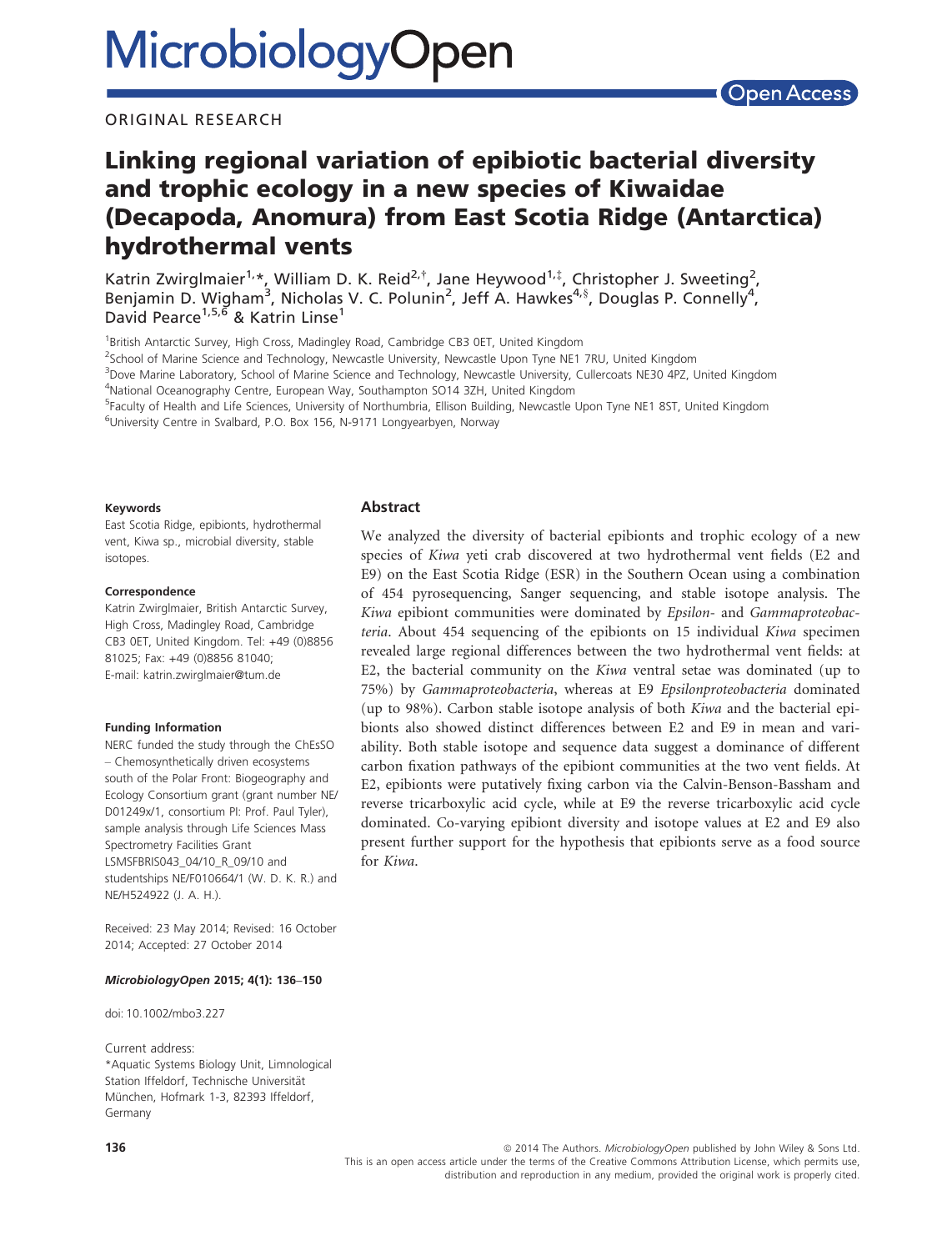† School of Biology, Newcastle University, Newcastle Upon Tyne NE1 7RU, United Kingdom

‡ Kent and Essex Inshore Fisheries and Conservation Authority, 35-37 High St, Brightlingsea, Essex CO7 0DD, United Kingdom

§ ICBM-MPI Bridging Group for Marine Geochemistry, University of Oldenburg, Carl-von-Ossietzky-Str. 9-11, 26129 Oldenburg, Germany

### Introduction

Hydrothermal vents are highly productive ecosystems, where primary production occurs through chemoautotrophic microbial production. They support dense communities of metazoans, some of which are in endo- or episymbiotic relationships with microbes. The spatial distribution of organisms within these habitats is governed by temperature and composition of chemically reduced fluids emitted from the seafloor as well as topology and substrate type (Cuvelier et al. 2009; Takai et al. 2009; Podowski et al. 2010; Flores et al. 2011; Petersen et al. 2011; Beinart et al. 2012). Metazoan communities at hydrothermal vents vary globally and a series of biogeographical provinces has been proposed (Moalic et al. 2012; Rogers et al. 2012). In areas closest to high temperature venting, alvinellid polychaetes (North Pacific), alvinochoncid gastropods (western Pacific), rimicarid shrimp (Atlantic Ocean), and the decapod Shinkaia crosnieri (western Pacific) are the dominant metazoan fauna in their respective biogeographical provinces (Tunnicliffe et al. 2003; Moalic et al. 2012). All these species are known to be in symbiotic relationships with either endo- or epibiotic bacteria.

In 2010, the first hydrothermal vent fields south of the polar front were discovered on the East Scotia Ridge (ESR) (Rogers et al. 2012). The vent fields are situated ca. 440 km apart on segments E2 and E9 of the ESR at a similar depth, E2 at ca. 2600 m and E9 at ca. 2400 m. Both have a number of actively venting black smoker chimneys, where temperatures of up to 353°C (E2) and 383°C (E9) have been measured (Rogers et al. 2012). The dominant fauna at both sites is a new species of anomuran crab (Fig. 1A and B). Morphological and molecular analyses identified the anomuran crab as a new species of yeti crab within the genus Kiwa (Roterman et al. 2013), hereafter referred to as Kiwa sp. nov. ESR, which has ventral setae covered in filamentous epibiotic bacteria (Rogers et al. 2012). Kiwa sp. nov. ESR is found in densities of up to 4000 individuals  $m^{-2}$  (Marsh et al. 2012), much higher than the other two known Kiwaids, Kiwa hirsuta (Macpherson et al. 2005), found at Pacific-Antarctic Ridge hydrothermal vents, and Kiwa puravida (Thurber et al. 2011), found at cold methane seeps off the Coast of Costa Rica. Given the high abundance of species like Kiwa sp. nov. ESR (Marsh et al. 2012), Rimicaris exoculata (>1120 ind.  $m^{-2}$ , Copley et al. 2007) and S. cros*nieri* (>560 ind.  $m^{-2}$ , Tokeshi 2011) the contribution of epibiont communities to the overall biological production of hydrothermal vents food webs is likely to be high.

Chemolithoautotrophic bacteria can fix carbon via different pathways, which are largely conserved within a phylogenetic group (reviewed by Hügler and Sievert 2011). Within the Epsilonproteobacteria, all autotrophic members are believed to use the reductive tricarboxylic acid (rTCA) cycle (Campbell and Cary 2004; Hügler et al. 2005; Takai et al. 2005), whereas the Calvin-Benson-Bassham (CBB) cycle is typical for autotrophic Gammaproteobacteria (Hügler and Sievert 2011 and references therein). Differences in the carbon fixation pathways are reflected in the stable carbon isotope ( $\delta^{13}$ C) signatures of the microbial primary producers resulting in  $\delta^{13}$ C values less than -20% and greater than  $-16\%$  for organic carbon fixed via CBB and rTCA cycle, respectively (Hügler and Sievert 2011). As a result of minimal trophic discrimination in  $\delta^{13}$ C between food source and consumer, a metazoan consumer's  $\delta^{13}$ C values reflect those of their carbon source (Hügler and Sievert 2011). Spatial variability in  $\delta^{13}$ C can therefore reveal the relative importance of different food sources within and among locations when individuals consume food sources which have widely different  $\delta^{13}$ C values (Bearhop et al. 2004). The phylogenetic composition of the epibiont community, that is, for example, dominated by either Gammaproteobacteria or Epsilonproteobacteria, in combination with the  $\delta^{13}$ C values can be an indication of the carbon fixation pathway utilized by epibionts, and thus the relative contribution of either the CBB or rTCA cycles to sustaining the metazoan consumer.

In order to investigate epibiont-Kiwa interactions, vent fluids, epibionts, and Kiwa sp. nov. ESR were collected concurrently at various sites within the E2 and E9 vent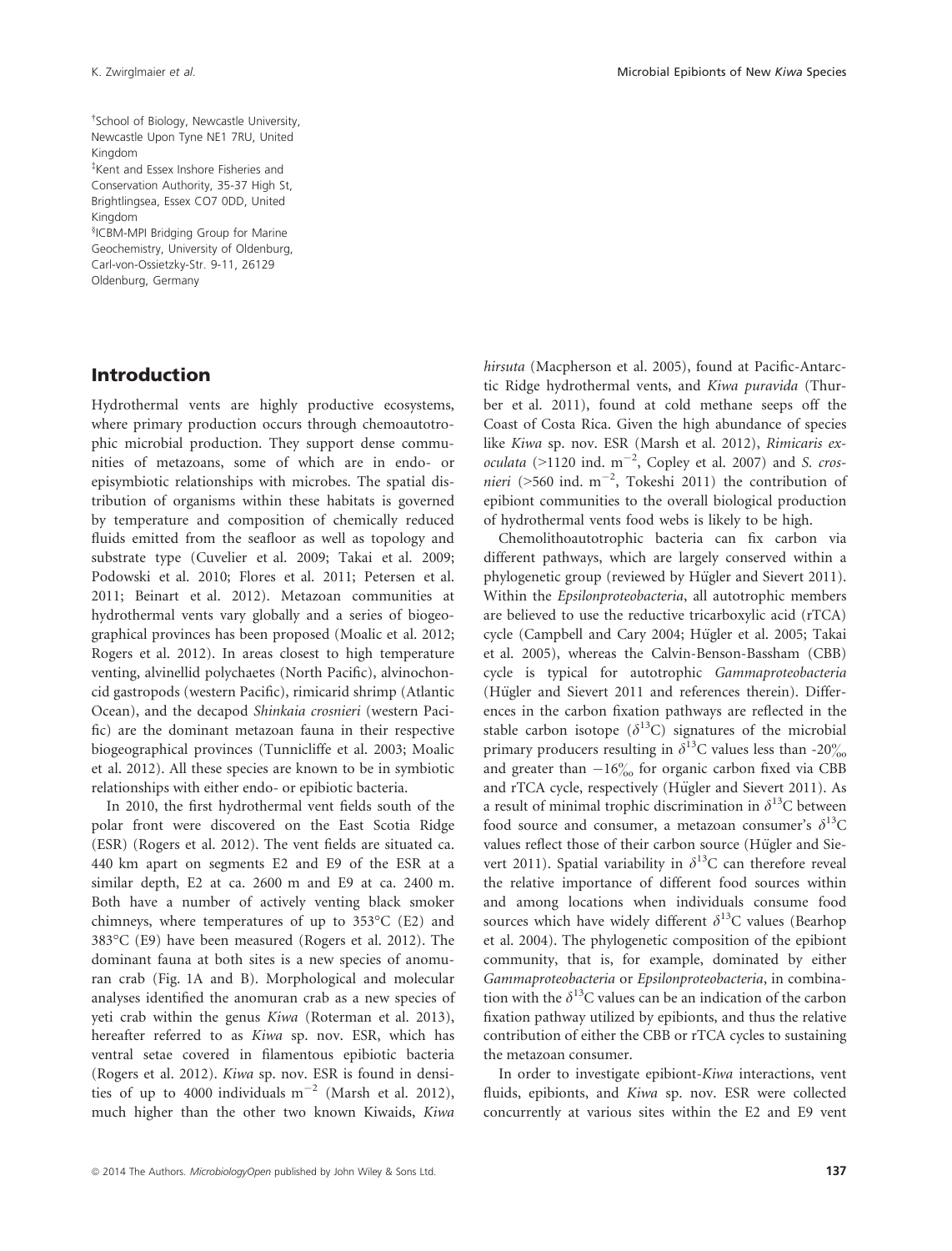

Figure 1. (A) Kiwa sp. nov. East Scotia Ridge (ESR), (B) ventral view, showing the setae covering the ventral side. (C) individual setae covered with epibiotic bacteria, (D and E) SYBR green staining of epibiotic bacteria. Scale bars:  $(A, B) - 5$  cm,  $(C, D) - 100 \mu m$ ,  $(E) - 50 \mu m$ .

fields. Preliminary chemical and physical analysis has revealed that the vent fields have contrasting vent fluid end-member chemistries and there are also detectable differences within E9 between the northern (E9N) and southern (E9S) parts of the vent field (Rogers et al. 2012). The major aims of this study were to: (1) examine epibiont diversity of the newly discovered Kiwa sp. nov. ESR at E2 and E9; (2) compare the Kiwa sp. nov. ESR epibiont community to that harbored by other hydrothermal decapods, which occupy a similar ecological niche; (3) examine the stable isotope signature of Kiwa sp. nov. ESR to assess whether the degree of isotopic variability was consistent with epibiont diversity.

# Experimental Procedures

#### Sampling and sample preparation

Samples were collected during cruise JC42 on board the RRS James Cook in January–February 2010 using the remotely operated vehicle (ROV) Isis. Specimen were collected at various sites (as listed in Table 2 and Table S2) at

the E2 and E9 vent fields in the ESR. For DNA extraction and sequencing, the Kiwa sp. nov. ESR specimen were either fixed in 100% ethanol and then stored at  $-80^{\circ}$ C or frozen directly at  $-80^{\circ}$ C until used. Carapace length of specimens (CL) was measured from the base of the rostrum to the posterior-lateral margin of the carapace.

#### Microscope analysis

For SYBR green staining (Fig. 1D and E), epibiont-covered setae of an ethanol-fixed Kiwa sp. nov. ESR were cut off with sterilized scissors and stained with a 200 $\times$  solution of SYBR Green I (Sigma, St. Louis, MO) for 1 h at room temperature in the dark. The setae were washed with ddH<sub>2</sub>O and then analyzed with an epifluorescence microscope.

### DNA extraction

A patch of setae covered with epibiotic bacteria was cut off from the ventral side of the Kiwa sp. nov. ESR with sterilized scissors and DNA was extracted using a phenol/ chloroform protocol. See supplementary data S1.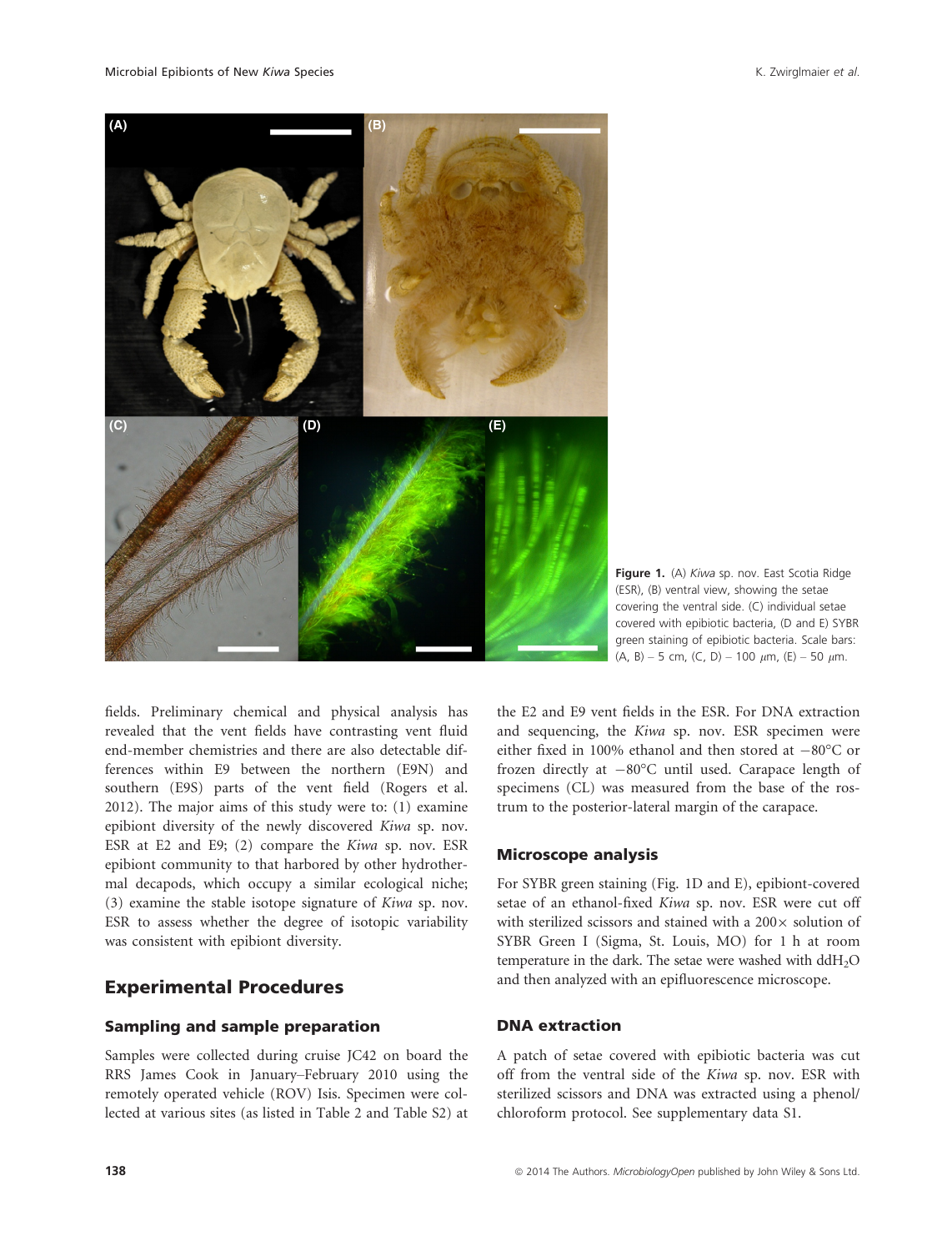#### PCR, cloning and Sanger sequencing

The 16S rRNA gene was amplified with the universal bacterial primers 1492R (Stackebrand and Liesack 1993) and 27F (Lane 1991). The PCR conditions were 94°C, 3 min, followed by 30 cycles of 94°C, 45 sec, 50°C, 30 sec, 72°C, 90 sec, and a final extension of 5 min at 72°C, using MyTaq polymerase (Bioline, Cambridge, UK). PCR products were cloned using TOPO TA cloning (Invitrogen/Life Technologies, Carlsbad, CA, USA) and sequenced bi-directionally (LGC Genomics, Berlin, Germany). Sequences have been submitted to Genbank (accession numbers KF438845–KF439049). Clone libraries for Sanger sequencing were generated from the epibionts of one E2 Kiwa sp. nov. ESR collected at Crab City and one E9 Kiwa sp. nov. ESR collected at Black and White.

#### 454 sequencing

Primers 786Fm (Roesch et al. 2007) and 1194R (Maeda et al. 2003) were used to amplify part of the 16S rRNA gene. PCR conditions were 94°C, 3 min, followed by 30 cycles of 94°C, 45 sec, 50°C, 30 sec, 72°C, 60 sec, and a final extension of 5 min at 72°C using MyTaq polymerase (Bioline, UK Cambridge). Primer 786Fm was coupled with the fusion primer A plus a barcode to allow multiplexing, while primer 1194R was coupled with fusion primer B of the LibL chemistry. Sequencing was done from the 786R end, that is, sequences start just before V5 region. Sequencing was done by LGC Genomics (Berlin, Germany) on a Roche454 FLX Titanium sequencer 454 Life Sciences, Branford, CT. Sequence data have been submitted to Genbank, Biosample accession number SAMN02189919.

#### Sequence analysis

Sanger sequences were quality checked, assembled and trimmed with Geneious (www.geneious.com) and further analyzed with arb (Ludwig et al. 2004). Principal coordinate analysis was done with Fast unifrac (Hamady et al. 2009), based on a maximum likelihood tree generated in arb. Only sequences >1300 bp were used.

454 sequence data were analyzed with mothur v18.0 (Schloss et al. 2009) and arb. For further details see supplementary data S1.

The P (phylogenetic) test (Martin 2002) was used to test for significant differences between the epibiont communities from different sampling sites. The P-test uses a phylogenetic tree of the sample sequences and a parsimony approach to estimate the number of sequence changes necessary to explain the different distribution of sequences between samples. This tool is incorporated in the Fast unifrac website.

#### Stable isotope analysis

Muscle was removed from the chelipeds of Kiwa sp. nov. ESR, frozen at  $-80^{\circ}$ C before being freeze dried and ground to a homogeneous powder for carbon and nitrogen SIA. Approximately 0.7 mg of powder was weighed into tin capsules and isotopic ratios were then measured by continuous-flow isotope ratio mass spectrometry using a Costech Elemental Analyzer interfaced with Thermo Finnigan Delta Plus XP (Natural Environment Research Council, Life Sciences Mass Spectrometry Facility, SU-ERC, East Kilbride, UK). Two laboratory standards were analyzed every ten samples in each analytical sequence. These alternated between paired alanine standards, of differing  $\delta^{13}$ C and  $\delta^{15}$ N, and an internal laboratory gelatin standard. Stable isotope ratios were expressed in delta  $(\delta)$ notation as parts per mil  $\binom{0}{00}$ . All internal standards are traceable to the following international standards v-PDB (Pee Dee Belemnite) and AIR (atmospheric nitrogen). An external reference material of white fish muscle was also analyzed  $(\delta^{13}C, n = 24, -18.94\% \pm SD$  0.09;  $\delta^{15}N$ ,  $n = 24, 13.11\%_{\odot} \pm SD(0.38).$ 

#### Isotope data analysis

Kiwa sp. nov. ESR isotopic niches were examined using the dispersion of  $\delta^{13}$ C and  $\delta^{15}$ N values in *xy*-space by calculating sample size corrected standard ellipse areas (SEAc) (Jackson et al. 2011) using the SIAR package (Parnell et al. 2010) implemented in the R statistical package version 3.0.1. See Jackson et al. (2011) and Data S1 for more details.

The relationships between  $\delta^{13}$ C and CL were analyzed by linear regression. Regression diagnostics were examined to assess normality (qq-plots) and homogeneity of variance (standardized residuals vs. fitted values).

#### **Chemistry**

Samples were taken and processed as described in Rogers et al. 2012 and James et al. 2014. Briefly, samples were taken by ROV using titanium major samplers linked to an inductively coupled temperature probe, and chloride and time sensitive parameters such as  $H_2S$  and gases were fixed and analyzed on board. Major cations were analyzed by inductively coupled plasma – optical emission spectroscopy (ICP-OES) at the National Oceanography Centre Southampton after acidification, storage at 4°C and dilution. Results for each analyte from each vent chimney were corrected for seawater mixing by extrapolating to zero magnesium as is the convention, except for pH where the lowest measured result is reported.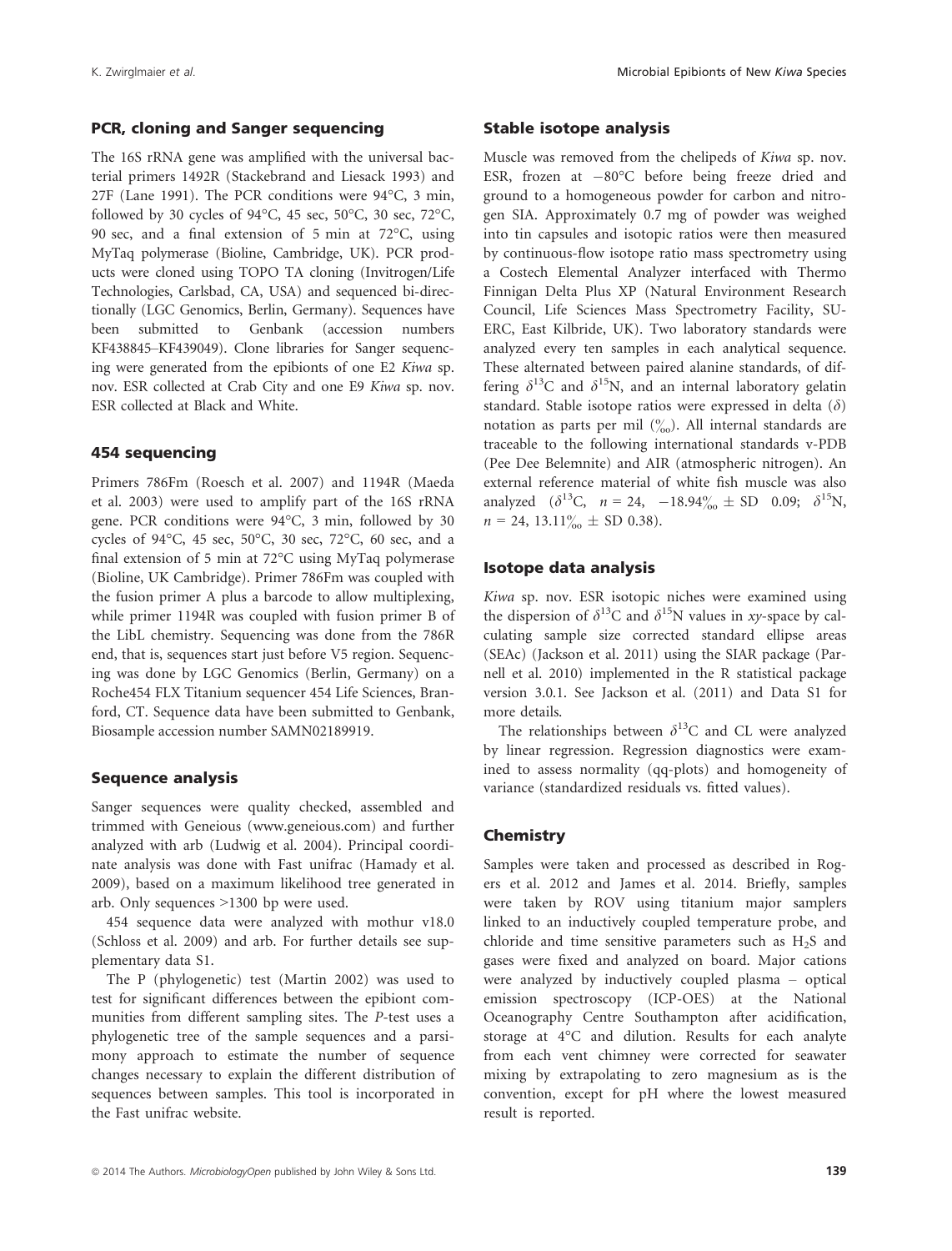### Results

### Physical and chemical properties of the vent fluids

The maximum temperatures of the vent fluids measured were 353°C at E2 vent and 383°C at E9 (Table 1). Both vent fields had a similar pH of ca. 3, but differed in their chemistry. Recent volcanic activity possibly led to very low chloride and high  $H<sub>2</sub>S$  concentrations at E9 and particularly the southern (E9S) part of the E9 vent field (James et al. 2014). Vent fluids in the northern part of the E9 vent field (E9N) were hotter and slightly lower in  $H<sub>2</sub>S$  than E9S (Table 1). However, these differences were very small in comparison with the differences to the E2 vent field, which had roughly seawater chloride concentrations, lower  $H_2S$ , and a lower Fe:Mn ratio, all characteristic of sub-surface cooling. Despite the differences in the end-member vent fluids, within the diffuse flow areas around the chimneys, where most Kiwa were situated, concentrations of various chemicals as well as physical properties were very similar between E2 and E9 (Table 1).

#### Microscopic analysis of epibionts

The setae of the Kiwa sp. nov. ESR were densely covered in bacteria, with a mostly filamentous cell morphology (Fig. 1C–E). There were no obvious differences in cell morphology or cell density of the epibionts of E2 and E9 Kiwa sp. nov. ESR specimen. However, it should be noted that at E2 several crabs were observed further away (within 100 m) from actively venting chimneys. These individuals had notably fewer epibionts. They were mostly females and the majority of them were carrying eggs (Marsh 2014). All sequencing and isotope analysis were carried out on specimen collected in close proximity to the vents.

### Identification of the epibionts by Sanger sequencing

Sanger sequencing was used for a detailed phylogenetic classification of the dominant epibionts based on full length 16S rRNA sequences, while the 454 sequencing approach (see below) was used to compare the relative abundances of dominant phylogenetic groups and potential presence of rare taxa among epibionts from different Kiwa sp. nov. ESR specimen, sites, and vent fields. DNA was extracted from the epibionts of one E2 and one E9 Kiwa and clone libraries of the 16S rRNA gene were generated and sequenced. A total of 45 sequences from E2 and 165 sequences from E9 were analyzed (Table S1 and Fig. 2). At E2, there was a roughly even distribution between Gamma- and Epsilonproteobacteria,

Table 1. Location and properties of the sample sites (average of 2 measured values is shown, unless the values differed by more than 20%, in which case both values are shown).

|                                            | E2-Anemone field                                                 | E2-Crab city | E9 South-Marshland | E9 North-Black&White  | Seawater <sup>1</sup> |
|--------------------------------------------|------------------------------------------------------------------|--------------|--------------------|-----------------------|-----------------------|
| Latitude                                   | 56°5.31 S                                                        | 56°4.80 S    | 60°2.79 S          | 60°02.57 S            |                       |
| Longitude                                  | 30°19.07 W                                                       | 30°18.60 W   | 29°58.71 W         | 29°58.92 W            |                       |
| Depth (m)                                  | 2597                                                             | 2641         | 2402               | 2400                  |                       |
| Measurements in the diffuse flow near Kiwa |                                                                  |              |                    |                       |                       |
| pH                                         | 7.59                                                             | 6.39         | 7.37/5.91          | 5.96                  | $7.5 - 8.4$           |
| Temperature $(°C)$                         | 3.5                                                              | 20           | 5/20               | 11                    | $\sim 0$              |
| $H2S$ (mmol/L)                             | $\Omega$                                                         | 0.12         | 0/0.1              | 0.1                   | < 0.000002            |
| $SO4$ (mmol/L)                             | 27.2                                                             | 26.5         | 26.7               | 27.6                  | 28                    |
| CI (mmol/L)                                | 531                                                              | 541          | 525                | 539                   | 546                   |
| Mg (mmol/kg)                               | 52.7                                                             | 49.9         | 51.5               | 52.0                  | 52.7                  |
| Mn $(\mu$ mol/kg)                          | 9.76                                                             | 92.9         | 0.82/18.9          | 4.18                  | 0.00036               |
| Fe $(\mu$ mol/kg)                          | 2.17                                                             | 4.13         | 1.2/5.4            | 5.57                  | 0.0005                |
|                                            | E2-Dog'sHead<br>E2-Sepia<br>E9 South - Ivory Tower               |              |                    | E9 North- Black&White |                       |
|                                            | Measurements in the end-member fluid of the nearest vent chimney |              |                    |                       |                       |
| pH                                         | 3.02                                                             | 3.05         | 3.08               |                       | 3.42                  |
| Temperature $(^{\circ}C)$                  | 351                                                              | 353          | 348                |                       | 383                   |
| $H2S$ (mmol/L)                             | 6.7                                                              | 7.1          | 11                 |                       | 9.5                   |
| CI (mmol/L)                                | 536                                                              | 532          | 220                |                       | 98.2                  |
| Mn $(\mu$ mol/kg)                          | 2050                                                             | 2060         | 508                |                       | 199                   |
| Fe $(\mu$ mol/kg)                          | 1280                                                             | 1010         | 2520               |                       | 800                   |
|                                            |                                                                  |              |                    |                       |                       |

<sup>1</sup> Average values in seawater. Source: http://www.mbari.org/chemsensor/pteo.htm).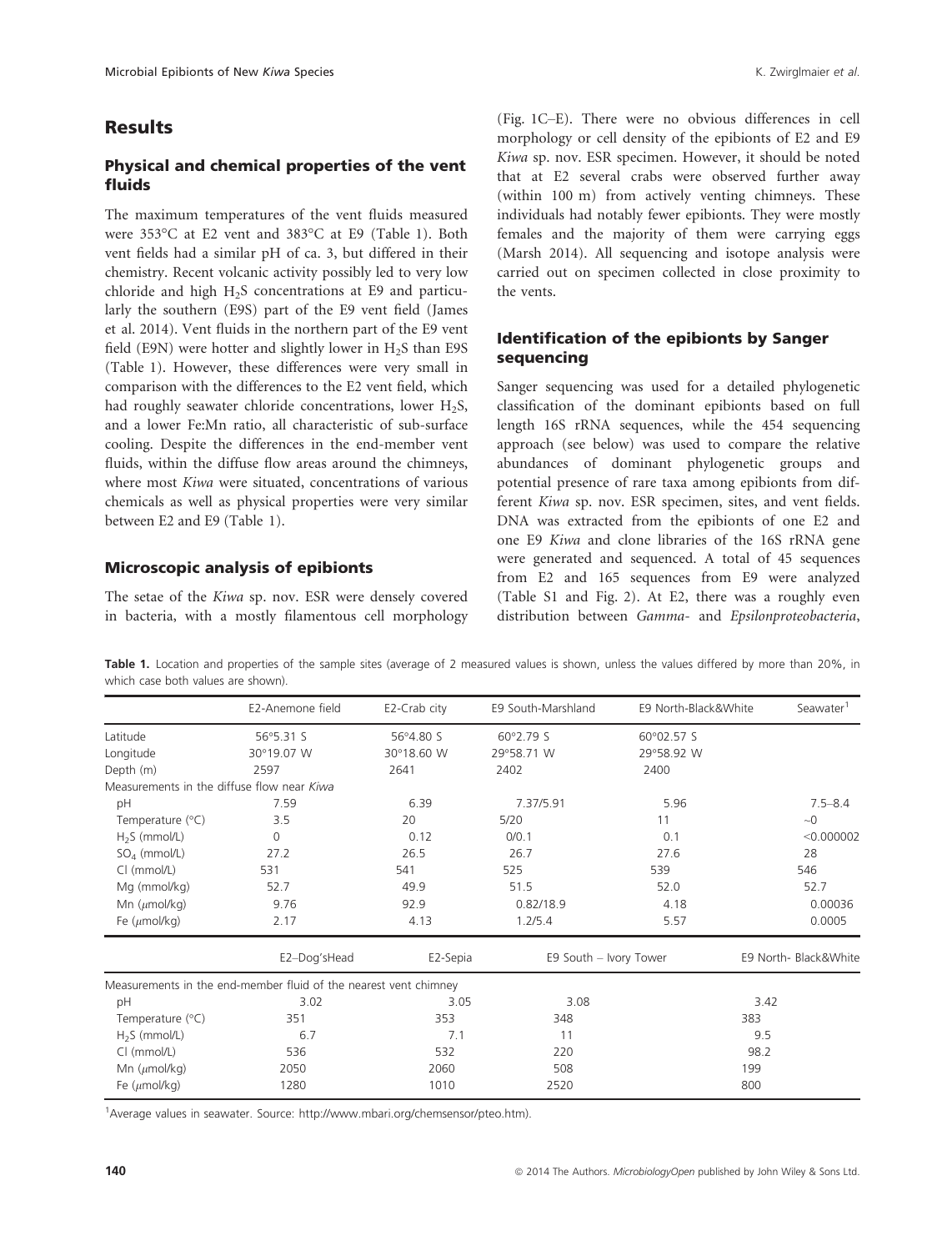

Figure 2. Neighbor joining tree of 16S rRNA sequences of Kiwa sp. nov. ESR (blue), Kiwa hirsuta (green), Kiwa puravida (yellow), Shinkaia crosnieri (red), Rimicaris exoculata (black), and Vulcanolepas sp. (pink). (A) Epsilonproteobacteria, (B) Gammaproteobacteria and Bacteroidetes. The tree was calculated within arb using neighbor joining with the Felsenstein correction using only sequences >1300 nt. Shorter sequences were then added by parsimony within arb. The length of each sequence is shown in the tree, followed by the Genbank accession number. Bootstrap values were calculated with the arb parsimony interactive tool. Only bootstrap values >50% are shown.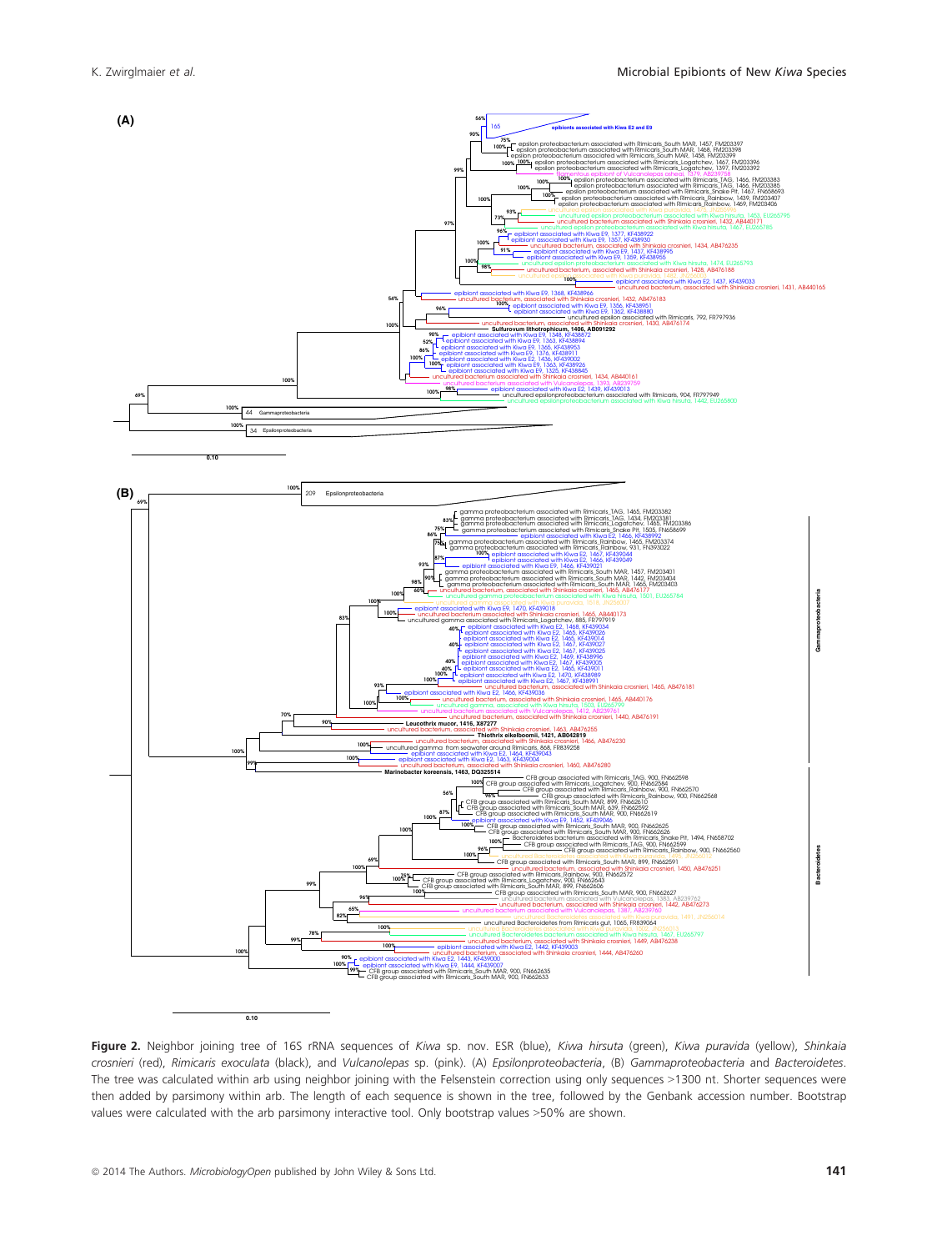as well as a few representatives from the Bacteroidetes. In contrast, at E9 the vast majority of sequences (97%) was assigned to the Epsilonproteobacteria. Most of these sequences clustered into three distinct phylotypes (i.e., with sequences within a phylotype showing a sequence identity of ≥97%). Two of the phylotypes were found at both E2 and E9, the third one was only found at E2 (Fig. 2A).

Within the Epsilonproteobacteria, all sequences from E2 and E9 fell into the Campylobacterales-Sulfurovum cluster, with Sulfurovum lithotrophicum as the closest cultured relative. The majority of E2 and E9 sequences within the Epsilonproteobacteria (87%) clustered into one distinct phylotype, which has a moderate sequence identity with S. lithotrophicum of 93.3%. More closely related to this dominant phylotype, with a sequence identity of 98.6%, are several sequences from uncultured epibionts associated with R. exoculata derived from the South vent field in the Mid Atlantic Ridge (South MAR) (Petersen et al. 2010). The dominant Kiwa sp. nov. ESR epibiont and R. exoculata South MAR epibiont form a separate cluster from other epibionts of various species of vent fauna, such as those associated with the other two currently described veti crabs K. hirsuta and K. puravida, the more distantly related crab S. crosnieri, the stalked barnacle Vulcanolepas osheai, as well as R. exoculata epibionts from other MAR vent fields (Fig. 2A).

Within the Gammaproteobacteria, sequences were assigned to the Thiotrichales-Thiothrix-Leucothrix cluster, with 81.8–89.9% sequence identity with Leucothrix mucor as the closest cultured relative. The dominant phylotype of E2 epibiont sequences has epibionts of S. crosnieri (94.6% sequence identity) and K. hirsuta (94.9%) as the closest uncultured relatives. Most of the other E2 and E9 epibiont sequences are more closely related to R. exoculata epibionts, including ones from the South MAR location, than to epibionts of other vent species (Fig. 2B).

Within the Bacteroidetes, three of the four retrieved Kiwa sp. nov. ESR epibiont sequences have R. exoculata epibionts as the closest relative, with two of the sequences showing high similarity (98.3%) to South MAR epibionts (Fig. 2B).

### Comparison of E2 and E9 Kiwa sp. nov. ESR epibionts based on 454 pyrosequencing data

16S rDNA amplicon sequencing was carried out with epibionts from 15 individuals (eight from E2 and seven from E9). This generated a data set of 34,183 sequences after trimming and quality control. Kiwa sp. nov. ESR were collected at two different sites at E2 (Anemone field and Crab city) and two sites at E9 (E9S-Marshland and E9N-Black&White) (Table 2 and Fig. 3).

Overall Shannon diversity was higher in the E2 samples than the E9 samples. As expected based on the Sanger sequencing results, Proteobacteria and Bacteroidetes were the dominant phyla at all sites, with Proteobacteria accounting for 70.6–98.7% of all sequence reads and 44.1–84.3% of all operational taxonomic units (OTUs) (at 0.03 cutoff) and Bacteroidetes accounting for 1.3–24.1% of sequence reads and 13.6–43.0% of OTUs (Fig. 3 and Table S2). The striking contrast between the Epsilonproteobacteria-dominated E9 epibionts and the Epsilon-/Gammaproteobacteria mix of E2 epibionts found with Sanger sequencing was supported with the increased

Table 2. Details of the Kiwa sp. nov. ESR specimen, which were used for 454 analysis of the epibionts.

| Sample           | <b>OTUs</b> | Sequences | Coverage | Gender   | Carapace length (cm) | Sample site          | Shannon |
|------------------|-------------|-----------|----------|----------|----------------------|----------------------|---------|
| $121$ $E2$       | 283         | 2513      | 0.938    | Male     | 9                    | $E2 -$ Anemone field | 3.196   |
| 122 E2           | 226         | 2522      | 0.956    | Male     | 7.5                  | $E2 -$ Anemone field | 2.891   |
| 123 E2           | 329         | 2020      | 0.907    | Female   | 5.5                  | $E2 -$ Anemone field | 4.287   |
| 124 E2           | 372         | 2317      | 0.916    | Female   | 5.5                  | $E2 -$ Anemone field | 4.392   |
| 125 E2           | 285         | 2735      | 0.944    | Female   | 6.5                  | $E2 -$ Anemone field | 2.932   |
| 2091 E2          | 168         | 2412      | 0.960    | Female   | 5.5                  | $E2 - crab$ city     | 2.387   |
| 2092 E2          | 178         | 1987      | 0.951    | Female   | 4.5                  | $E2 - crab$ city     | 2.715   |
| SLE <sub>2</sub> | 281         | 4019      | 0.970    | Female   | 7                    | $E2 - crab$ city     | 2.825   |
| 2391 E9          | 210         | 2894      | 0.963    | Juvenile | 3                    | E9 South - Marshland | 2.958   |
| 2392 E9          | 134         | 1800      | 0.961    | Juvenile | 3                    | E9 South - Marshland | 2.619   |
| 2393 E9          | 52          | 549       | 0.949    | Juvenile | 3                    | E9 South - Marshland | 2.331   |
| SL1 E9           | 94          | 1264      | 0.960    | Male     | 5.5                  | E9 North - B&W       | 1.717   |
| <b>SL2 E9</b>    | 51          | 769       | 0.964    | Male     | 6                    | E9 North - B&W       | 1.269   |
| SL5 E9           | 66          | 1161      | 0.974    | Juvenile | 3                    | E9 North - B&W       | 1.360   |
| SLE <sub>9</sub> | 187         | 5221      | 0.987    | Juvenile | 3                    | E9 North - B&W       | 2.177   |
| Total            |             | 34,183    |          |          |                      |                      |         |

ESR, East Scotia Ridge; OTUs, operational taxonomic units.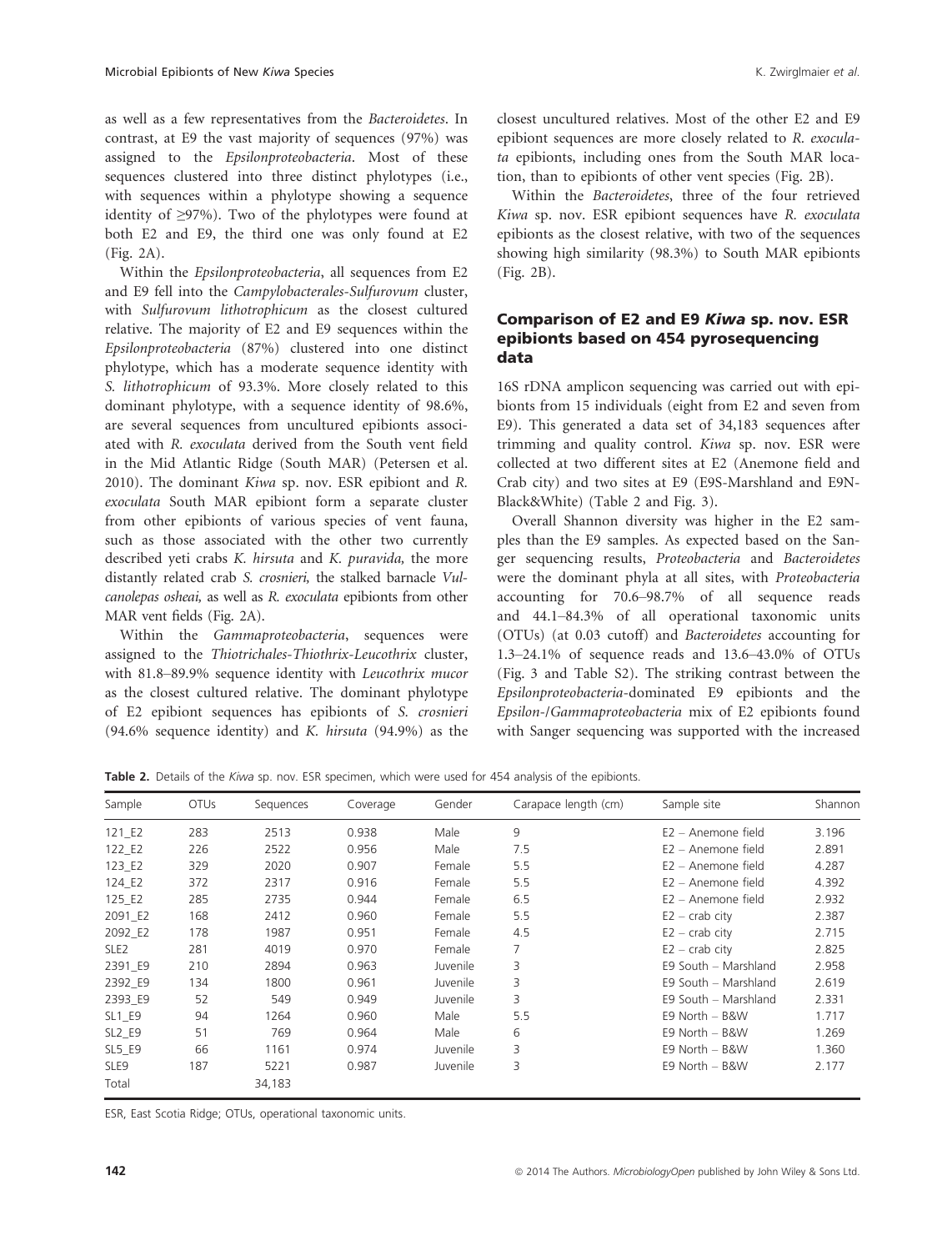



replication that was undertaken with the 454 data for a larger number of samples derived from four different sampling sites. There was a high consistency of the phylogenetic composition of samples from the same site. Across the samples from the E9N Black & White site 94.4% (standard deviation 2.8) of all sequence reads were identified as Epsilonproteobacteria. At the E9S sampling site Marshland the proportion of Epsilonproteobacteria was lower (63.1%, SD 4.8) and Gammaproteobacteria were more abundant (26.7%, SD 3.2). At E2 the ratio was shifted more toward Gammaproteobacteria, with 55.7% (SD 7.0) and 64.5% (SD 9.0) at the E2 sites Crab City and Anemone Field compared to just 38.1% (SD 8.7) and 10.3% (SD 5.4) of Epsilonproteobacteria at these sites.

Notable is the appearance of up to 17.3% Alphaproteobacteria in the samples from E2 – Anemone Field. Within the Epsilonproteobacteria, sequences were almost exclusively assigned to the Campylobacterales-Sulfurovum cluster, while there was a split between Thiotrichales-Thiothrix-Leucothrix and Alteromonadales-Marinobacter within the Gammaproteobacteria. No Marinobacter sequences were found with the Sanger sequencing approach, although this may be due to the limited number of clones analyzed. In contrast to the Epsilon- and Gammaproteobacteria, where the majority of epibionts clustered into one group (represented by several phylotypes), the Bacteriodetes epibionts were widespread across several orders and multiple families with only distant similarities (<85%) to cultured species, but high similarities (>95%) to epibionts of other vent fauna, particularly R. exoculata. The most common Bacteroidetes families found among the Kiwa ESR epibionts were Saprospiraceae, Chitinophagaceae, and Flavobacteriaceae.

Principal coordinates analysis (PCoA) (Fig. 4) confirmed the split between E2 and E9 epibiont communities and also showed a strong clustering of epibionts from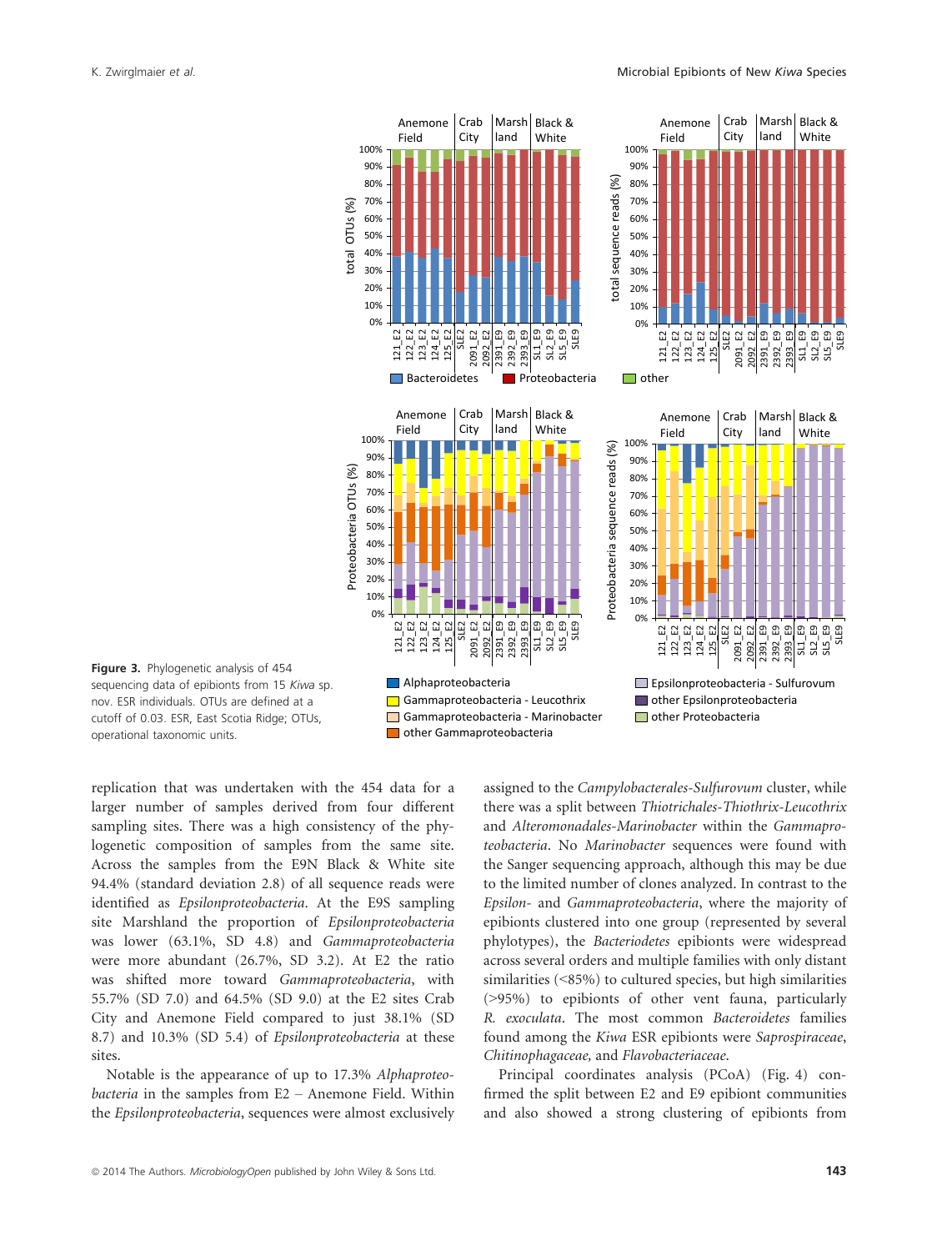

Figure 4. PCoA of Kiwa sp. nov. East Scotia Ridge (ESR) epibionts of 15 specimen at four E2 and E9 sampling sites based on 454 data.

Kiwa sp. nov. ESR collected at the same site. The epibiont community of samples from each site was significantly different  $(P < 0.001)$  from the epibiont communities of samples from the other sites (P-test, Martin 2002).

#### Isotopic niches of Kiwa sp. nov. ESR at E2 and E9

The isotopic niche area  $\binom{9}{00}^2$ , as defined by a sample size SEAc, overlapped by only 18% between female and male Kiwa sp. nov. ESR at E2 (Fig. 5). Bayesian inference showed an 80% probability that males had a greater isotopic niche area than females at E2. Neither E2 male nor female isotopic niche area overlapped with the niche area of males collected from E9 (Fig. 5). Bayesian inference indicated that there was  $a > 98\%$  probability that E2 males and female isotopic niche area were greater than E9 male Kiwa sp. nov. ESR.

#### Trends related to the size of the host

Within the E2 vent field, the sampled female Kiwa sp. nov. ESR were significantly smaller (CL) than the males (*t*-test,  $n = 37$ ,  $P < 0.01$ ). The population at E9 was dominated by males and juveniles of undetermined sex and we were not able to collect females for stable isotope or epibiont sequence analysis. A comparison of male Kiwa sp. nov. ESR at E2 and E9 showed that the E2 individuals were significantly larger than those at E9 (*t*-test,  $n = 69$ ,  $P \le 0.01$ ). At the same time, the Shannon diversity index (Table 2) of the epibionts was higher at E2 than at E9 (*t*-test,  $n = 15$  [including male, female and juvenile hosts],  $P < 0.01$ ).

 $\delta^{13}$ C values increased with CL in male E9 Kiwa and male E2 Kiwa, but not in female E2 Kiwa (Fig. 6).



**Figure 5.** Isotopic niche of Kiwa sp. nov. East Scotia Ridge (ESR)  $\delta^{13}$ C and  $\delta^{15}$ N values for female (squares) and male (circles) Kiwa sp. nov. ESR from E2 and male (triangle) Kiwa sp. nov. ESR from E9 with their respective standard ellipse area (solid line) with a boundary plotted (dotted line) around the extreme points to aid visualization. The dashed and solid vertical lines represent the range of  $\delta^{13}$ C values for different carbon fixation pathways:  $\langle -20\% \rangle$  for the Calvin-Benson-Bassham (CBB) cycle,  $> -16\%$  for the reductive tricarboxylic acid (rTCA) cycle and  $-20\%$  to  $-16\%$  for mixing of the two carbon sources.

### **Discussion**

### Phylogenetic diversity of the epibiont communities

The vast majority of the Epsilonproteobacteria among the Kiwa sp. nov. ESR epibionts fell into the Sulfurovum cluster. Members of the genus Sulfurovum are considered to be important primary producers in chemosynthetic systems (Campbell et al. 2006) and have been found living on various species of vent fauna close to active venting (Goffredi et al. 2008; Goffredi 2010; Petersen et al. 2010; Tsuchida et al. 2011). A recent metatranscriptomic analysis of a Sulfurovum dominated biofilm at Loki's Castle vent field on the MAR (Dahle et al. 2012) showed expression of genes involved in respiration with sulfur species, hydrogen, formate, nitrate, and oxygen. Particularly common were transcripts for cbb3-type cytochrome c oxidase, which supports microaerobic respiration, as well as transcripts of the sox gene cluster, responsible for oxidation of sulfur compounds. The presence of transcripts of the ATP citrate lyase and other key enzymes suggested C-fixation via the reverse tricarboxylic acid (rTCA) cycle.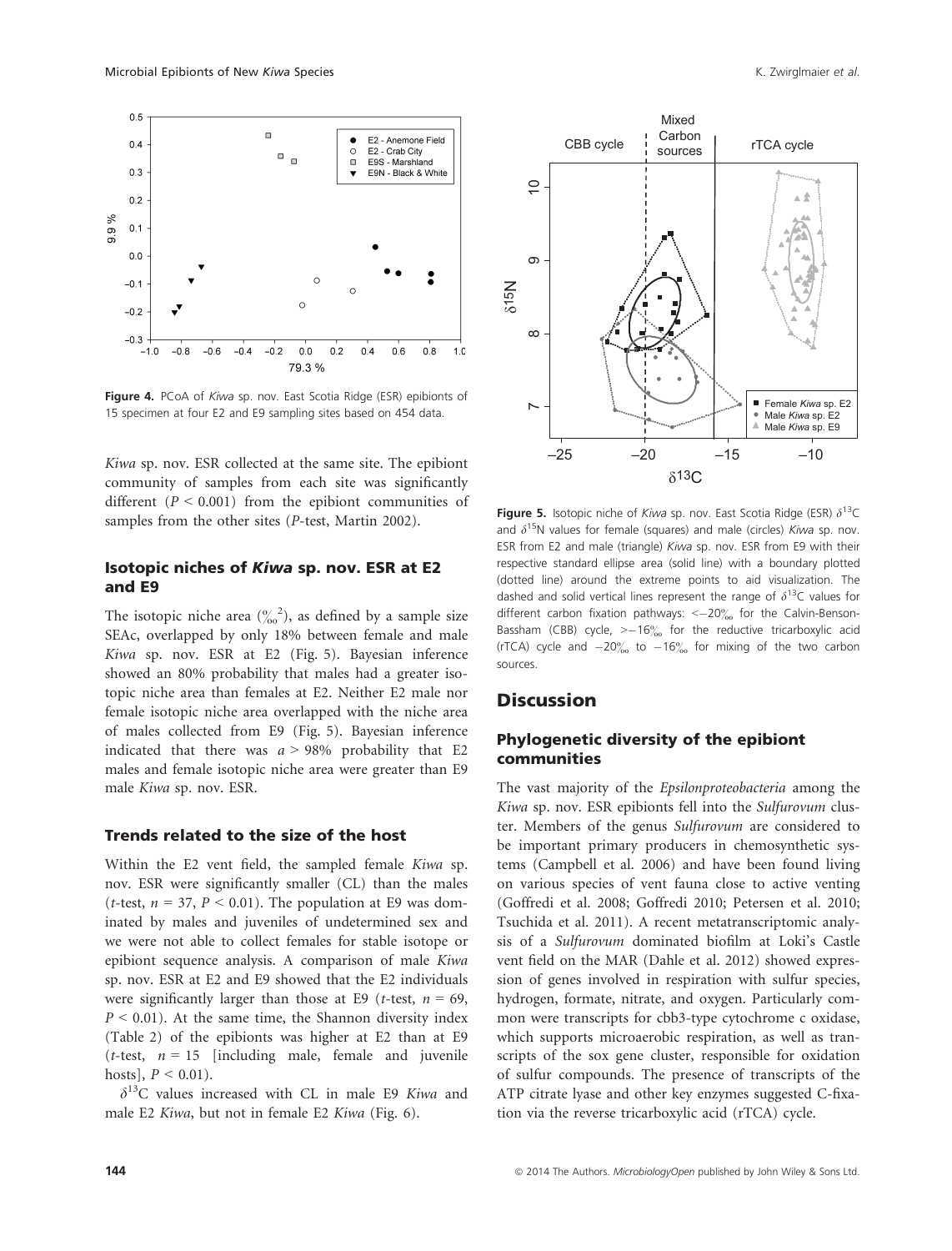

**Figure 6.** Plots of  $\delta^{13}$ C against carapace length (mm) for Kiwa sp. nov. East Scotia Ridge (ESR) for samples collected from E2 female (squares and solid line), E2 male (circles and long dash line), and E9 male (triangles and short dash line) Kiwa. In male Kiwa sp. nov. ESR there was an increase in  $\delta^{13}$ C with carapace length (mm) (CL) in E2  $(\delta^{13}C = -25.78 + 0.118 \text{ CL};$   $F_{1,16} = 12.93,$   $r_{\text{adj}}^2 = 0.41,$   $P < 0.01$ and E9  $(\delta^{13}C = -13.06 + 0.059 \text{ CL}; F_{1,50} = 67.81, r_{\text{adj}}^2 = 0.58,$  $P < 0.001$ ). However, female Kiwa sp. nov. ESR did not increase in  $\delta^{13}$ C with CL  $(\delta^{13}$ C = -21.52 + 0.118 CL;  $F_{1,17} = 0.2428$ ,  $r^2_{\text{adj}} = -0.04$ ,  $P = 0.69$ ).

Within the Gammaproteobacteria, the genera Leucothrix and Marinobacter were identified as the closest relatives (albeit with only moderate sequence identity) for a large proportion of the epibiont sequences at E2. Marinobacter is abundant in hydrothermal vent environments, particularly within metal sulfide deposits (Rogers et al. 2003; Kaye et al. 2011) and in water samples among mussels in the Logatchev vent field at MAR (Perner et al. 2013). To our knowledge, Marinobacter has not previously been found as a common component of epibiont communities. Physiological studies on Marinobacter isolates from the Juan de Fuca Ridge identified them as iron oxidizing, microaerophilic and obligate chemolithoautotrophs and suggested a role in the weathering of metal sulfide deposits (Edwards et al. 2003).

Leucothrix is also commonly found at hydrothermal vents, including the epibiont communities of K. hirsuta, S. crosnieri, and R. exoculata. The closest cultured relative, L. mucor, has been shown to be a chemolithoheterotroph, oxidizing thiosulfate (Grabovich et al. 1999). However, a study on R. exoculata showed evidence for the cbbM gene in the Leucothrix-containing epibiont community in the mouthparts of the shrimp (Hügler et al. 2011). The cbbM gene codes for RubisCO form II and is thus indicative for the capability of autotrophic growth via the CBB cycle. This was confirmed in a recent study of the metagenome of R. exoculata epibionts, which showed the presence of a complete set of genes for the CBB cycle in the Leucothrixlike epibionts (Jan et al. 2014). Therefore, a mixotrophic life-style of Leucothrix-like epibionts in vent systems has been suggested (Hügler et al. 2011).

Sequence identity of the Kiwa sp. nov. ESR epibionts with both Sulfurovum and Leucothrix is only moderate and deductions on the metabolic capabilities of the epibionts therefore uncertain. The closest relatives among uncultured bacteria for the dominant Epsilonproteobacteria phylotype as well as Gammaproteobacteria and Bacteroidetes sequences of the Kiwa sp. nov. ESR epibionts are not epibionts of other Kiwa species, but rather R. exoculata epibionts from the South MAR vent field. Petersen et al. (2010) analyzed R. exoculata epibionts from several vent fields along MAR and found a correlation between genetic distance of the epibionts and geographic distance. Interestingly, in that study the South MAR R. exoculata epibionts were shown to form a separate group from R. exoculata epibionts from other MAR vent fields. The geographic distance between the South MAR vent field and E9-ESR is very similar to the distance between South MAR and Rainbow (the northernmost MAR vent field analyzed by Petersen et al.), ca. 8500 km along the ridges. This points to a genetic link between the epibionts at ESR and South MAR with potentially several currently unknown vent sites along the ridges as stepping stones. The geographic distance along the edges of tectonic plates with known or unknown hydrothermal activity is greater between Kiwa sp. nov. ESR and either K. hirsuta, K. puravida or S. crosnieri than between Kiwa sp. nov. ESR and R. exoculata South MAR. This could explain why the Kiwa sp. nov. ESR epibionts were shown to be genetically more similar to R. exoculata South MAR epibionts than epibionts of any of the other vent species analyzed here.

### Epibionts as food source for Kiwa sp. nov. ESR

The role of epibionts as a food source has been discussed for several vent and seep species, such as S. crosnieri (Watsuji et al. 2010; Tsuchida et al. 2011), K. puravida (Thurber et al. 2011), K. hirsuta (Goffredi et al. 2008) and R. exoculata (Polz and Cavanaugh 1995; Petersen et al. 2010; Ponsard et al. 2013). Evidence for this is based on isotopic signatures of epibionts and hosts (Van Dover 2002; Suzuki et al. 2005), uptake and transfer of isotope labeled inorganic carbon (Ponsard et al. 2013), fatty acid analysis (Suzuki et al. 2005; Thurber et al. 2011) as well as behavioral observations like the "dancing for food" (i.e., waving the epibiont-covered arms in nutrient rich seep fluid) described by Thurber et al. (2011) and combing epibionts toward the mouth (Thurber et al. 2011; Tsuchida et al. 2011).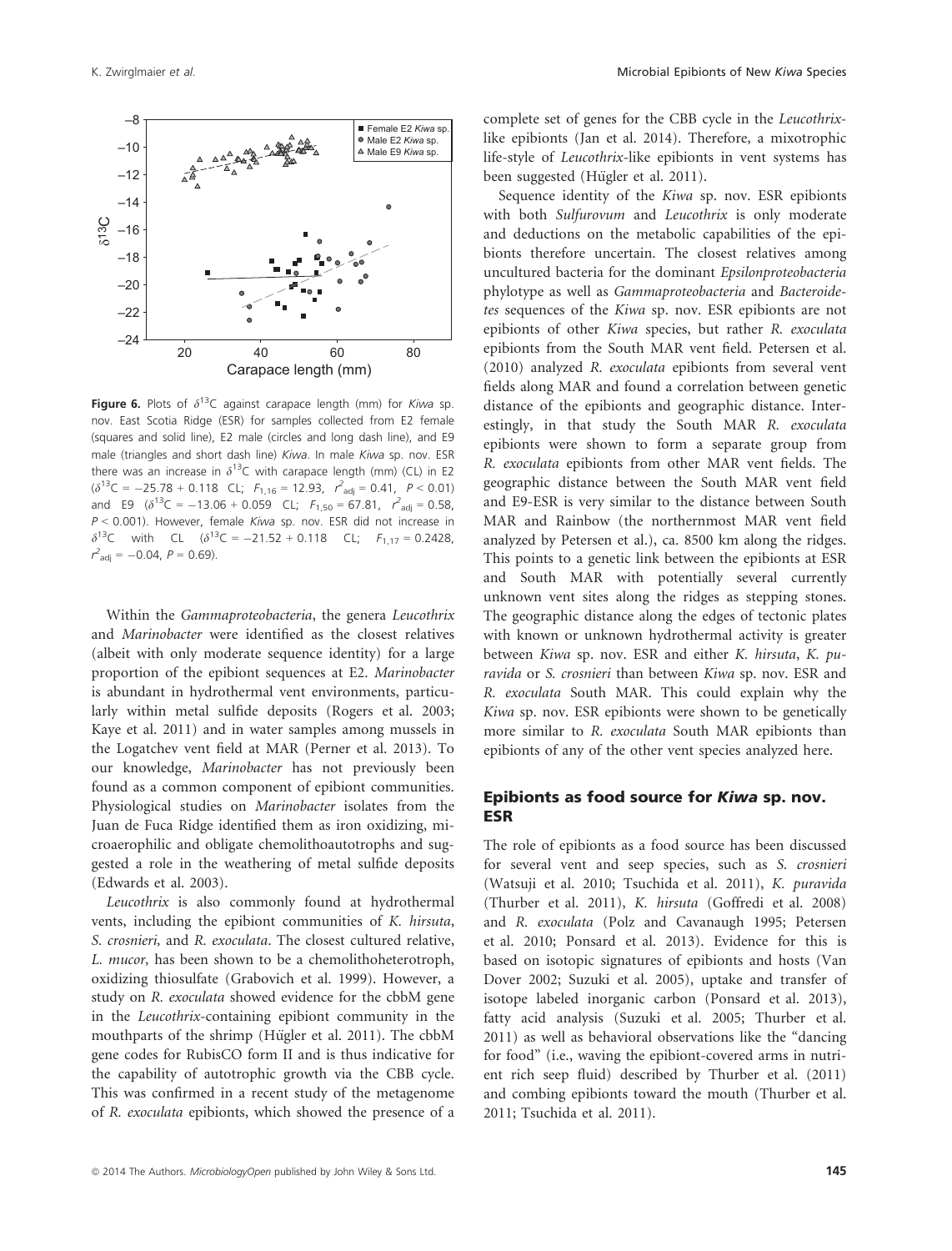Assuming that epibionts serve as a food source, differences in the epibiont community composition have implications for the  $\delta^{13}$ C values of associated bulk organic carbon of both epibionts and host. Gamma- and Epsilonproteobacteria fix carbon via different metabolic pathways, the CBB and rTCA cycle, respectively, resulting in isotopically distinct  $\delta^{13}C$  values (Hügler et al. 2011). Organic carbon produced via the rTCA cycle at hydrothermal vents tends to have values  $> -16\%$ , while values between  $-20\%$  and  $-30\%$  are believed indicative of the CBB cycle (Hügler et al. 2011).

We found clear differences in isotopic niches of Kiwa between E2 and E9 (Fig. 5), which indicated that there were differences in the food source that was assimilated. At the same time, phylogenetic sequence analysis of the epibionts also showed striking differences between E2 and E9 (Fig. 3). At E9, the  $\delta^{13}$ C values of the *Epsilonproteo*bacteria, which dominated the epibiont community,  $(-9.9\% \text{ SD } 0.3, n = 5)$  indicate carbon fixation via the rTCA cycle (Reid et al. 2013). Furthermore, the  $\delta^{13}$ C values of E9 Kiwa  $(-10.6\%_{00}$  SD 0.7,  $n = 52$ ) also lie within the range reported for rTCA cycle (Reid et al. 2013) and therefore suggest a direct trophic link between the epibionts and Kiwa sp. nov. ESR.

At E2, the mean  $\delta^{13}$ C values for epibionts (-18.9% SD 5.3,  $n = 5$ ) and host  $(-19.2\% \text{ S}D \ 1.7, n = 38)$  suggest a direct trophic link between epibionts and host, but they are slightly higher than the reported values for carbon fixation exclusively via CBB. It is likely that the  $\delta^{13}C$  values are the result of assimilation of a mix of CBB and rTCA fixed carbon. Following the hypothesis that the epibionts serve as a food source, both the lower mean and the broader range of  $\delta^{13}$ C values in E2 Kiwa compared to E9 Kiwa (Figs. 5, 6) can be seen as an indication of a more diverse food source that reflects the spatial differences in the epibiont community associated with the ventral setae. Epibiont sequence data, showing a mix of Gamma- and Epsilonproteobaceria at E2 Kiwa, confirmed this. Taken together, the co-varying isotope values and epibiont diversity provide strong support for the food source hypothesis.

There was no evidence for Kiwa sp. nov. ESR preying on other vent animals. Grazing on bacterial mats around the vents could be another potential food source for the crabs. Unfortunately we do not have any sequence data for bacterial mats at ESR. Isotope analysis of rock scrapings at E9 and particulate suspended material at E2 (Reid et al. 2013) does not suggest a trophic link between bacteria from these substrates and Kiwa sp. nov. ESR, although it should be noted that the number of samples analyzed was too small to allow conclusive statistical analysis.

### Differences in epibiont community composition within and between the ESR vent fields

Regional variations in the community composition of the epibionts are likely the result of a combination of factors. We propose that the main driving forces, in decreasing order of importance, are:

1. Geology and geochemistry of the vents. Geologically, E2 is characterized by more mature chimney structures and there are indications of sub-surface cooling, which can influence the chemical composition of the vent fluids (Seyfried and Ding 1993). E9, on the other hand, appears to be hydrothermally more active, possibly following a recent volcanic eruption, and is characterized by nascent chimneys and extremely low Cl- concentrations.

Differences in the chemical environmental conditions at E2 and E9 could account for some of the phylogenetic differences in the epibiont communities. It should be noted that the exact environmental parameters within the diffuse flow at the point where the Kiwa sp. nov. ESR were sampled were difficult to determine, as the location of the temperature probe, the Ocean Test Equipment (OTE) bottles for taking water samples and the robotic arms for collecting Kiwa sp. nov. ESR are located on different positions on the ROV and variation can occur at spatial scales of  $\leq 1$  m. The values given in Table 1 for the diffuse flow therefore serve as a guideline. More conclusive are the measurements of the end-member fluids, which show distinct differences in the overall chemistry between E2 and E9. These fluids are diluted with seawater in sub-surface mixing before emission into the deep ocean in the diffuse flow areas.

The E9 vent field, and particularly E9N, is characterized by higher H2S and lower Cl- concentrations compared to E2 (Table 1 and Rogers et al. 2012). This may benefit the sulfur oxidizer Sulfurovum. E2, on the other hand, has overall lower H2S concentrations, higher concentrations of Fe and especially high concentrations of Mn (Table 1 and James et al. 2014). Members of the genus Marinobacter have been shown to be Fe oxidizers (Edwards et al. 2003) and at least one species, Marinobacter manganoxydans, is known to oxidize Mn and is able to tolerate extreme Mn concentrations (Wang et al. 2012).

2. Size (age) and moulting stage of the host. Kiwa at E2 were on average larger and had a more diverse epibiont community than Kiwa at E9, where a large proportion of the population consisted of juveniles. Using size as a proxy for age, this could be an indication that the epibiont community composition changes with age. This has been described in R. exoculata (Guri et al. 2012) and more recently in K. puravida (Goffredi et al. 2013). In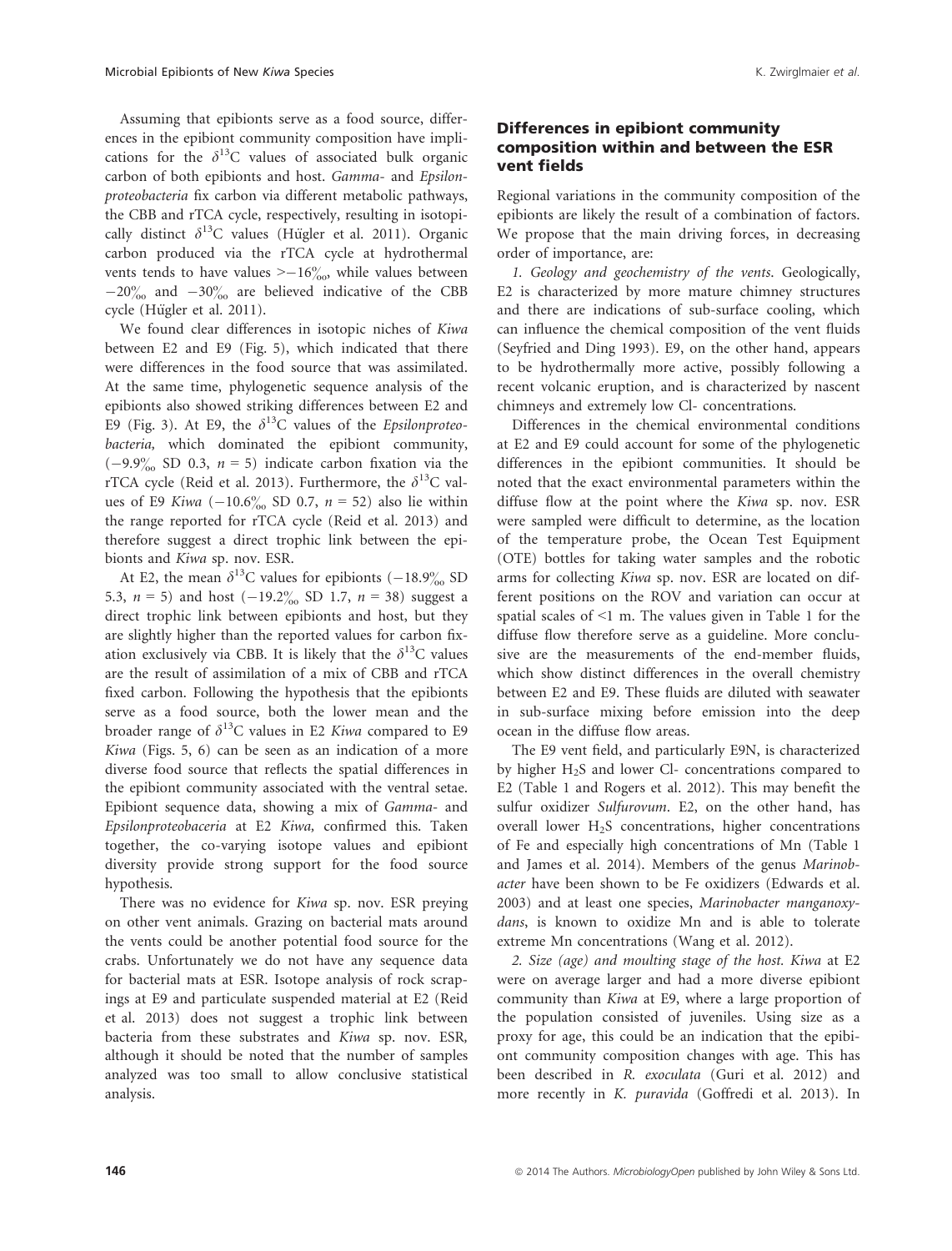both cases, a shift from a Gammaproteobacteria dominated to an Epsilonproteobacteria-dominated epibiont community was observed from egg to adult. We did not analyze any eggs or larvae of Kiwa sp. nov. ESR, so may only see later stages of a possible shift. However, the clear increase of  $\delta^{13}$ C values with size, within both E2 and E9 (Fig. 6), indicates a change in the food source of Kiwa sp. nov. ESR and therefore putatively a change of their epibionts. As  $\delta^{13}$ C increases with size, this would suggest that more carbon is being assimilated that was fixed via the rTCA cycle. Length-based trends in  $\delta^{13}$ C are also found in other caridean vent shrimps (Polz et al. 1998; Van Dover 2002). For example, R. exoculata increases in  $\delta^{13}$ C by 6–7% with increasing length as it changes from a photosynthetic diet during larval and juvenile stages to a chemosynthetic diet as an adult (Polz et al. 1998; Vereshchaka et al. 2000; Van Dover 2002). The  $\delta^{13}$ C-length trends in R. exoculata are in contrast to the gradual increase in  $\delta^{13}$ C with size observed in Kiwa sp. nov. ESR sp. Even though Kiwa sp. nov. ESR  $\delta^{13}$ C-length relationships varied with site, the trends still suggest they were not driven by a dilution of photosynthetic primary production over the size range sampled but are reflective of a change in the utilization of carbon within the hydrothermal vent. Despite the 454 sequencing sample size not being large enough to draw reliable conclusions regarding a correlation between microbial diversity and size, the much greater sample size for stable isotope analysis  $(n = 90)$  would suggest that changes in epibiont communities with size or gender is a feasible hypothesis.

The Kiwa moulting cycle may also have an effect on the epibiont community composition. After each moulting, epibiotic bacteria have to recolonize their host. In Rimicaris, this recolonization involves a succession of different bacteria (Corbari et al. 2007; Guri et al. 2012). At E2, Kiwa generally had a visibly "dirtier" carapace than Kiwa at E9 and showed some necrosis of the setae, which is indicative of a later stage of the moulting cycle (Sven Thatje, pers. comm. 2013). This could account for the stark contrast between the Epsilonproteobacteria-dominated E9 epibionts and the Gamma-/Epsilonproteobacteria mix at E2.

3. Differential behavior of male and female Kiwa sp. nov. ESR. At E2, the  $\delta^{13}$ C values of Kiwa sp. nov. ESR showed a broader range than at E9 as well as a distinct split between males and females (Figs. 5, 6).

This may be due to changes in behavior and location throughout the life cycle of the crabs (Marsh 2014). While juveniles (particularly at E9) were generally found sitting in diffuse flow regions at the bottom of actively venting chimneys, larger, and especially large male Kiwa sp. nov. ESR were often observed climbing toward the top of a chimney (Marsh et al. 2012), where they are likely to be exposed to different chemical and physical environmental conditions. At E2, females were frequently observed further away from active venting and outside areas of diffuse flow, resulting again in different environmental conditions. A large number of these females were carrying eggs (Sven Thatje, pers. comm 2010). At the same time, these individuals had noticeably fewer epibionts (K. Zwirglmaier, pers. obs. 2010), underlining the dependence of the epibionts on the environmental conditions in close proximity to the vents. No sequence data are available for these off-site individuals and at this point it is unknown, whether adult Kiwa sp. nov. ESR regularly move from these extreme locations (off-site or on top of chimney) to the more temperate conditions within the diffuse flow.

## Summary and Conclusion

This study presents the first description of the epibiont community of a new species of Kiwa from the first hydrothermal vent system discovered in the Antarctic. High throughput sequencing analysis of the epibionts of 15 individuals revealed strong regional differences between the two studied vent fields, which were also reflected in  $\delta^{13}$ C values. The combination of the sequencing results with  $\delta^{13}$ C values of both the hosts and the epibionts provided insights into the putative carbon fixation pathways of the epibionts and the symbiotic relationship with their hosts and supports the hypothesis that the epibionts serve as a food source. Near full-length 16S rRNA Sanger sequencing helped to clarify the phylogenetic affiliation of the major groups identified with the shorter 454 sequences and showed that most phylotypes of the Kiwa sp. nov. ESR epibionts are closely related to R. exoculata epibionts from the South MAR vent field. The major Epsilonproteobacteria epibionts of Kiwa sp. nov. ESR form a subgroup together with the R. exoculata South MAR epibionts that is separate from epibiont communities of other vent fauna.

Future work on the metagenome and/or metatranscriptome in combination with further (geo)chemical analysis of the vent fields is required to further describe the epibiotic relationship of the microorganisms and the host and define their role in the nutrient cycles of this vent system.

### Acknowledgments

The authors thank the ChEsSO consortium PI Prof. Paul Tyler, the PSO Alex Rogers, the Master, and crew of the RRS James Cook during cruise JC42, as well as the team of technicians of the ROV Isis. We would also like to thank Rona McGill of SUERC for undertaking the isotope ratio mass spectrometry sample analysis and Sven Thatje,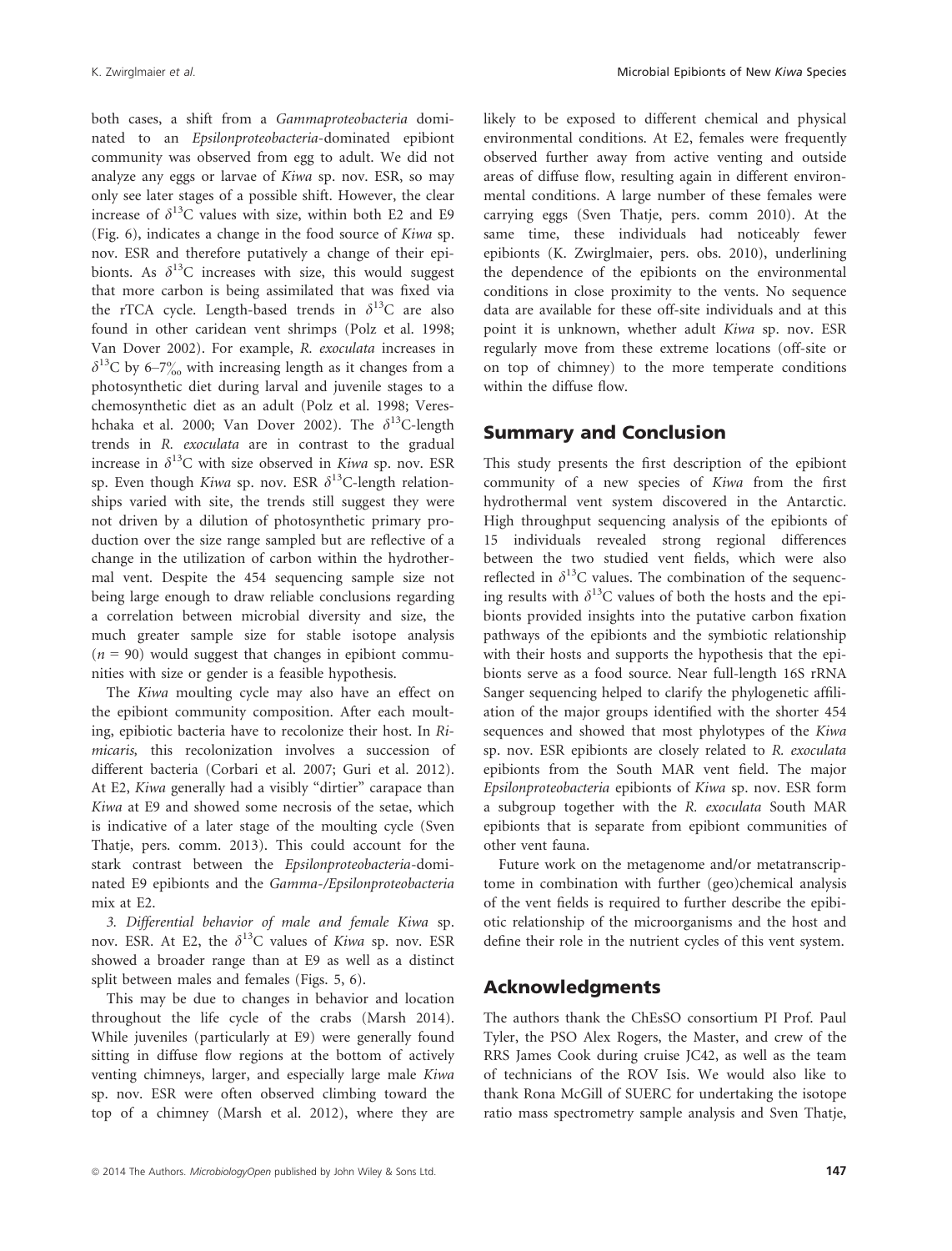University of Southampton, for valuable discussions on Kiwa sp. nov. ESR anatomy and behavior. NERC funded the study through the ChEsSO – Chemosynthetically driven ecosystems south of the Polar Front: biogeography and ecology consortium grant (grant number NE/ D01249x/1, consortium PI: Prof. Paul Tyler), sample analysis through Life Sciences Mass Spectrometry Facilities grant LSMSFBRIS043\_04/10\_R\_09/10 and studentships NE/F010664/1 (W. D. K. R.) and NE/H524922 (J. A. H.). The authors declare that there are no conflicts of interest.

# Conflict of Interest

None declared.

### References

- Bearhop, S., C. E. Adams, S. Waldron, R. A. Fuller, and H. Macleod. 2004. Determining trophic niche width: a novel approach using stable isotope analysis. Anim. Ecol. 73:1007–1012.
- Beinart, R. A., J. G. Sanders, B. Faure, S. P. Sylva, R. W. Lee, E. L. Becker, et al. 2012. Evidence for the role of endosymbionts in regional-scale habitat partitioning by hydrothermal vent symbioses. Proc. Natl Acad. Sci. USA 109:E3241–E3250.
- Campbell, B. J., and S. C. Cary. 2004. Abundance of reverse tricarboxylic acid cycle genes in free-living microorganisms at deep-sea hydrothermal vents. Appl. Environ. Microbiol. 70:6282–6289.
- Campbell, B. J., A. S. Engel, M. L. Porter, and K. Takai. 2006. The versatile epsilon-proteobacteria: key players in sulphidic habitats. Nat. Rev. Microbiol. 4:458–468.
- Copley, J. T. P., P. B. K. Jorgensen, and R. A. Sohnt. 2007. Assessment of decadal-scale ecological change at a deep Mid-Atlantic hydrothermal vent and reproductive timeseries in the shrimp Rimicaris exoculata. J. Mar. Biol. Assoc. U.K. 87:859–867.
- Corbari, L., M. Zbinden, M. A. Cambon-Bonavita, F. Gaill, and P. Compère. 2007. Bacterial symbionts and mineral deposits in the branchial chamber of the hydrothermal vent shrimp Rimicaris exoculata: relationship to moult cycle. Aquat. Biol. 1:225–238.
- Cuvelier, D., J. Sarrazin, A. Colaco, J. Copley, D. Desbruyeres, A. G. Glover, et al. 2009. Distribution and spatial variation of hydrothermal faunal assemblages at Lucky Strike (Mid-Atlantic Ridge) revealed by high-resolution video image analysis. Deep Sea Res. Part I Oceanogr. Res. Pap. 56:2026– 2040.

Dahle, H., I. Roalkvam, I. H. Thorseth, R. B. Pedersen, and I. H. Steen. 2013. The versatile in situ gene expression of an epsilonproteobaceria dominated biofilm from a hydrothermal chimney. Environ. Microbiol. Rep. 5:282–290.

- Edwards, K. J., D. R. Rogers, C. O. Wirsen, and T. M. McCollom. 2003. Isolation and characterization of novel psychrophilic, neutrophilic, Fe-oxidizing, chemolithoautotrophic  $\alpha$ - and  $\gamma$ -proteobacteria from the deep sea. Appl. Environ. Microbiol. 69:2906–2913.
- Flores, G. E., J. H. Campbell, J. D. Kirshtein, J. Meneghin, M. Podar, J. I. Steinberg, et al. 2011. Microbial community structure of hydrothermal deposits from geochemically different vent fields along the Mid-Atlantic Ridge. Environ. Microbiol. 13:2158–2171.
- Goffredi, S. K. 2010. Indigenous ectosymbiotic bacteria associated with diverse hydrothermal vent invertebrates. Environ. Microbiol. Rep. 2:479–488.
- Goffredi, S. K., W. J. Jones, H. Erhlich, A. Springer, and R. C. Vrijenhoek. 2008. Epibiotic bacteria associated with the recently discovered yeti crab, Kiwa hirsuta. Environ. Microbiol. 10:2623–2634.
- Goffredi, S. K., A. Gregory, W. J. Jones, N. M. Morella, and R. I. Sakamoto. 2014. Ontogenetic variation in epibiont community structure in the deep-sea yeti crab, Kiwa puravida: convergence among crustaceans. Mol. Ecol. 2014 Mar; 23(6):1457–1472. doi: 10.1111/mec.12439. Epub 2013 Aug 16.
- Grabovich, M. Y., M. S. Muntyan, V. Y. Lebedeva, V. S. Ustiyan, and G. A. Dubinina. 1999. Lithoheterotrophic growth and electron transfer chain components of the filamentous gliding bacterium Leucothrix mucor DSM 2157 during oxidation of sulfur compounds. FEMS Microbiol. Lett. 178:155–161.
- Guri, M., L. Durand, V. Cueff-Gauchard, M. Zbinden, P. Crassous, B. Shillito, et al. 2012. Acquisition of epibiotic bacteria along the life cycle of the hydrothermal shrimp Rimicaris exoculata. ISME J. 6:597–609.
- Hamady, M., C. Lozupone, and R. Knight. 2009. Fast UniFrac: facilitating high-throughput phylogenetic analyses of microbial communities including analysis of pyrosequencing and PhyloChip data. ISME J. 4:17–27.
- Hügler, M., and S. M. Sievert. 2011. Beyond the Calvin cycle: autotrophic carbon fixation in the ocean. Ann. Rev. Mar. Sci. 3:261–289.
- Hügler, M., C. O. Wirsen, G. Fuchs, C. D. Taylor, and S. M. Sievert. 2005. Evidence for autotrophic  $CO<sub>2</sub>$  fixation via the reductive tricarboxylic acid cycle by members of the  $\varepsilon$ subdivision of proteobacteria. J. Bacteriol. 187:3020–3027.
- Hügler, M., J. M. Petersen, N. Dubilier, J. F. Imhoff, and S. M. Sievert. 2011. Pathways of carbon and energy metabolism of the epibiotic community associated with the deep-sea hydrothermal vent shrimp Rimicaris exoculata. PLoS One 6: e16018.
- Jackson, A. L., R. Inger, A. C. Parnell, and S. Bearhop. 2011. Comparing isotopic niche widths among and within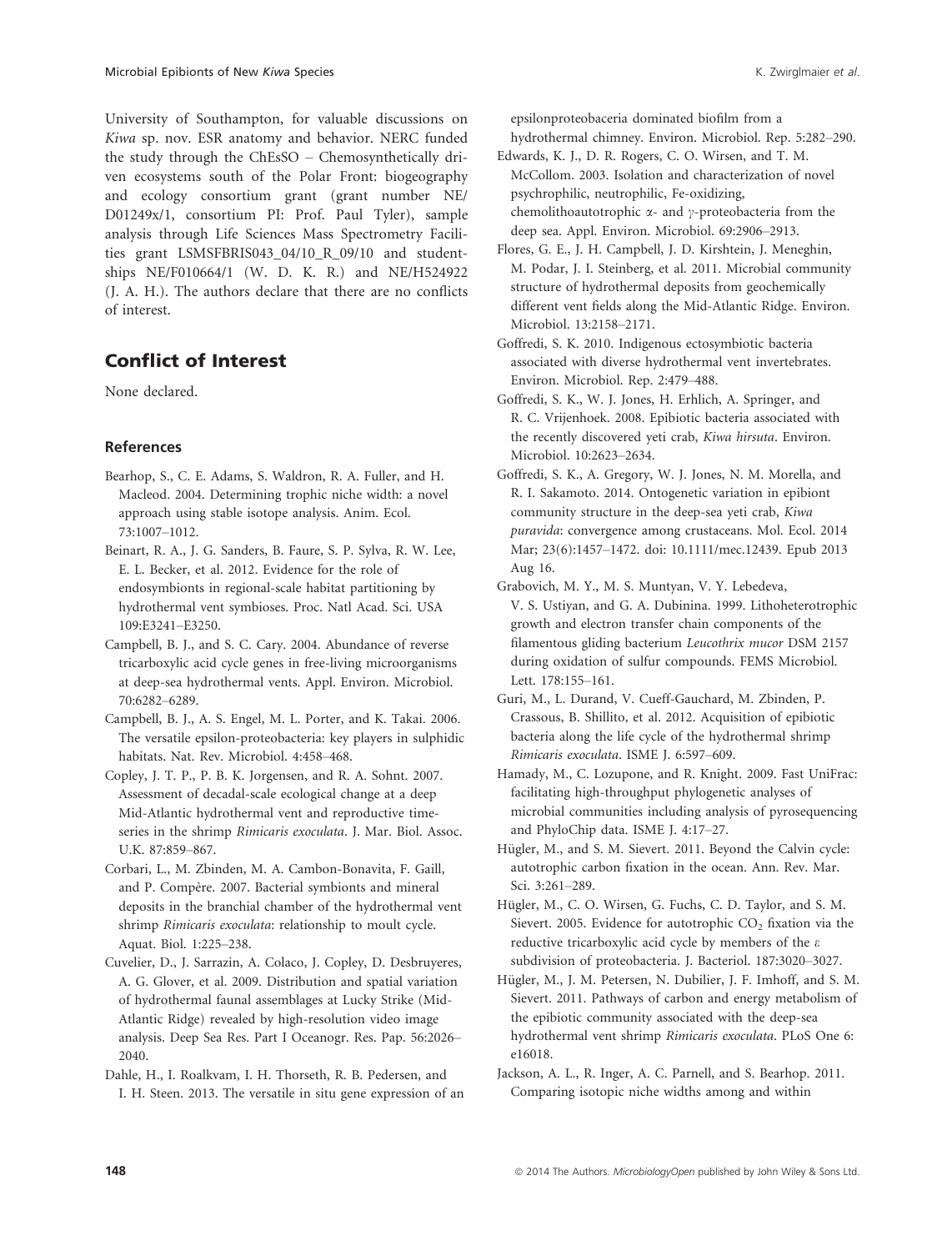communities: SIBER – Stable Isotope Bayesian Ellipses in R. J. Anim. Ecol. 80:595–602.

James, R. H., D. R. H. Green, M. J. Stock, B. J. Alker, N. R. Banerjee, C. Cole, et al. 2014. Composition of hydrothermal fluids and mineralogy of associated chimney material on the East Scotia Ridge back-arc spreading centre. Geochim. Cosmochim. Acta 139, 15 August 2014, 47–71.

Jan, C., J. M. Petersen, J. Werner, H. Teeling, S. Huang, F. O. Glöckner, et al. 2014. The gill chamber epibiosis of deep-sea shrimp Rimicaris exoculata: an in-depth metagenomic investigation and discovery of zetaproteobacteria. Environ. Microbiol. 2014 Sep; 16(9):2723–2738. doi: 10.1111/1462- 2920.12406. Epub 2014 Mar 4.

Kaye, J. Z., J. B. Sylvan, K. J. Edwards, and J. A. Baross. 2011. Halomonas and Marinobacter ecotypes from hydrothermal vent, subseafloor and deep-sea environments. FEMS Microbiol. Ecol. 75:123–133.

Lane, D. J. 1991. 16S/23S rRNA sequencing. Pp. 115–147 in E. Stackebrandt and M. Goodfellow, eds. Nucleic acid techniques in bacterial systematics. John Wiley & Sons, New York, NY.

Ludwig, W., O. Strunk, R. Westram, L. Richter, H. Meier, A. Yadhukumar, et al. 2004. ARB: a software environment for sequence data. Nucleic Acids Res. 32:1363–1371.

Macpherson, E., W. Jones, and M. Segonzac. 2005. A new squat lobster family of Galatheoidea (Crustacea, Decapoda, Anomura) from the hydrothermal vents of the Pacific-Antarctic Ridge. Zoosystema 27:709–723.

Maeda, H., C. Fujimoto, Y. Haruki, T. Maeda, S. Kokeguchi, M. Petelin, et al. 2003. Quantitative real-time PCR using TaqMan and SYBR Green for Actinobacillus actinomycetemcomitans, Porphyromonas gingivalis, Prevotella intermedia, tetQ gene and total bacteria. FEMS Immunol. Med. Microbiol. 39:81–86.

Marsh, L. 2014. Controls on faunal microdistribution and reproductive development in deep-sea chemosynthetic environments in the Antarctic. University of Southampton, Ocean and Earth Science, Doctoral thesis. Doctoral thesis University of Southampton, Ocean and Earth Science.

Marsh, L., J. T. Copley, V. A. I. Huvenne, K. Linse, W. D. K. Reid, A. D. Rogers, et al. 2012. Microdistribution of faunal assemblages at deep-sea hydrothermal vents in the Southern Ocean. PLoS One 7:e48348.

Martin, A. P. 2002. Phylogenetic approaches for describing and comparing the diversity of microbial communities. Appl. Environ. Microbiol. 68:3673–3682.

Moalic, Y., D. Desbruyeres, C. M. Duarte, A. F. Rozenfeld, C. Bachraty, and S. Arnaud-Haond. 2012. Biogeography revisited with network theory: retracing the history of hydrothermal vent communities. Syst. Biol. 61:127–137.

Parnell, A. C., R. Inger, S. Bearhop, and A. L. Jackson. 2010. Source partitioning using stable isotopes: coping with too much variation. PLoS One 5:e9672.

Perner, M., G. Gonnella, S. Hourdez, S. Böhnke, S. Kurtz, and P. Girguis. 2013. In situ chemistry and microbial

community compositions in five deep-sea hydrothermal fluid samples from Irina II in the Logatchev field. Environ. Microbiol. 15:1551–1560.

Petersen, J. M., A. Ramette, C. Lott, M.-A. Cambon-Bonavita, M. Zbinden, and N. Dubilier. 2010. Dual symbiosis of the vent shrimp Rimicaris exoculata with filamentous gamma- and epsilonproteobacteria at four Mid-Atlantic Ridge hydrothermal vent fields. Environ. Microbiol. 12:2204–2218.

Petersen, J. M., F. U. Zielinski, T. Pape, R. Seifert, C. Moraru, R. Amann, et al. 2011. Hydrogen is an energy source for hydrothermal vent symbioses. Nature 476:176–180.

Podowski, E. L., S. F. Ma, G. W. Luther, D. Wardrop, and C. R. Fisher. 2010. Biotic and abiotic factors affecting distributions of megafauna in diffuse flow on andesite and basalt along the Eastern Lau Spreading Center, Tonga. Mar. Ecol. Prog. Ser. 418:25–45.

Polz, M. F., and C. M. Cavanaugh. 1995. Dominance of one bacterial phylotype at a Mid-Atlantic Ridge hydrothermal vent site. Proc. Natl Acad. Sci. USA 92:7232–7236.

Polz, M., J. Robinson, C. Cavanaugh, and C. Va Dover. 1998. Trophic ecology of massive shrimp aggregations at a Mid-Atlantic Ridge hydrothermal vent site. Limnol. Oceanogr. 43:1631–1638.

Ponsard, J., M.-A. Cambon-Bonavita, M. Zbinden, G. Lepoint, A. Joassin, L. Corbari, et al. 2013. Inorganic carbon fixation by chemosynthetic ectosymbionts and nutritional transfers to the hydrothermal vent host-shrimp Rimicaris exoculata. ISME J. 7:96–109.

Reid, W. D. K., C. J. Sweeting, B. D. Wigham, K. Zwirglmaier, J. A. Hawkes, R. A. R. McGill, et al. 2013. Spatial differences in East Scotia Ridge hydrothermal vent food webs: influences of chemistry, microbiology and predation on trophodynamics. PLoS One 8:e65553.

Roesch, L. F. W., R. R. Fulthorpe, A. Riva, G. Casella, A. K. M. Hadwin, A. D. Kent, et al. 2007. Pyrosequencing enumerates and contrasts soil microbial diversity. ISME J. 1:283–290.

Rogers, D. R., C. M. Santelli, and K. J. Edwards. 2003. Geomicrobiology of deep-sea deposits: estimating community diversity from low-temperature seafloor rocks and minerals. Geobiology 1:109–117.

Rogers, A. D., P. A. Tyler, D. P. Connelly, J. T. Copley, R. James, R. D. Larter, et al. 2012. The discovery of new deep-sea hydrothermal vent communities in the Southern Ocean and implications for biogeography. PLoS Biol. 10: e1001234.

Roterman, C. N., J. T. Copley, K. Linse, P. A. Tyler, and A. D. Rogers. 2013. The biogeography of the yeti crabs (Kiwaidae) with notes on the phylogeny of the Chirostyloidea (Decapoda: Anomura). Proc. R. Soc. B Biol. Sci. 280:20130718.

Schloss, P. D., S. L. Westcott, T. Ryabin, J. R. Hall, M. Hartmann, E. B. Hollister, et al. 2009. Introducing mothur: